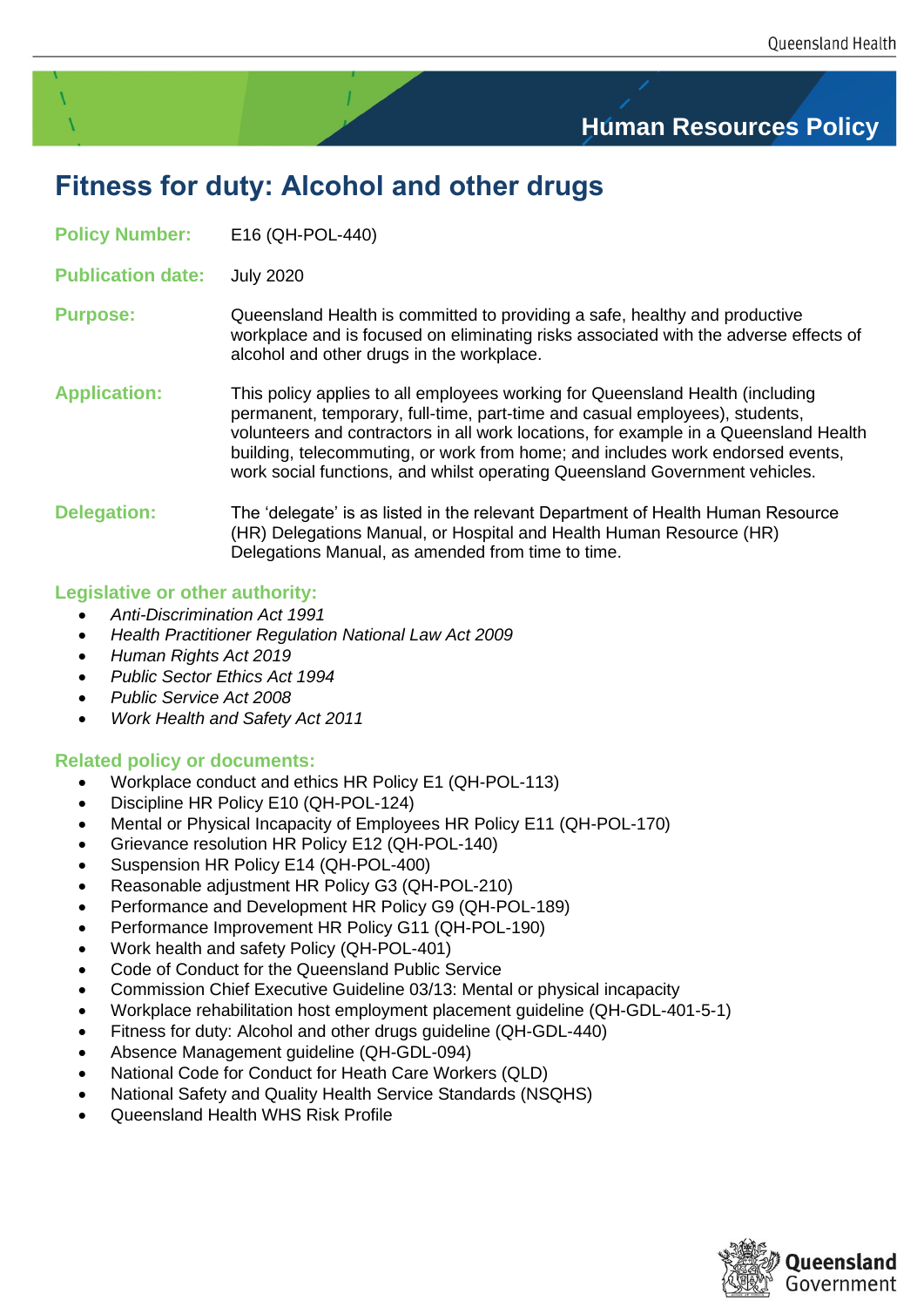# **Policy subject:**

### <span id="page-1-0"></span>**1 Objectives**

As an organisation, Queensland Health is committed to providing a safe, secure and supportive workplace for all employees. In accordance with this commitment, no employee can attend the workplace whilst under the influence of alcohol or illicit drugs. This eliminates the risk of an employee's work performance being adversely affected or the safety of the employee or others being compromised in any way as a result of alcohol consumption or illicit drug use.

The objectives of this policy are to:

- define clear expectations in relation to expected standards of behaviour when attending work, particularly in relation to the expectation that employees are not under the influence of alcohol or illicit drugs whilst attending work
- provide appropriate support to employees who identify a health problem related to the use of alcohol or other drugs
- ensure the organisation meets its statutory obligations and duty of care to provide a safe working environment and to keep all employees free from harm
- provide line managers with the skills to identify and manage issues in the workplace related to alcohol and other drugs through appropriate training, education, support, tools and resources.

#### <span id="page-1-1"></span>**2 Expected behaviour**

Queensland Health has an obligation to ensure that an employee can perform the inherent requirements of their role safely and productively and has a positive duty to meet its obligations in relation to work health and safety.

Queensland Health expects all employees to act in a responsible manner consistent with the Code of Conduct for the Queensland Public Service if they are on work premises or whilst representing the organisation.

Any employee who is under the influence of alcohol or illicit drugs must not present for work.

If an employee is currently taking any medications that may affect their ability to safely perform their duties, the employee should consult with their treating medical practitioner about their capacity for work.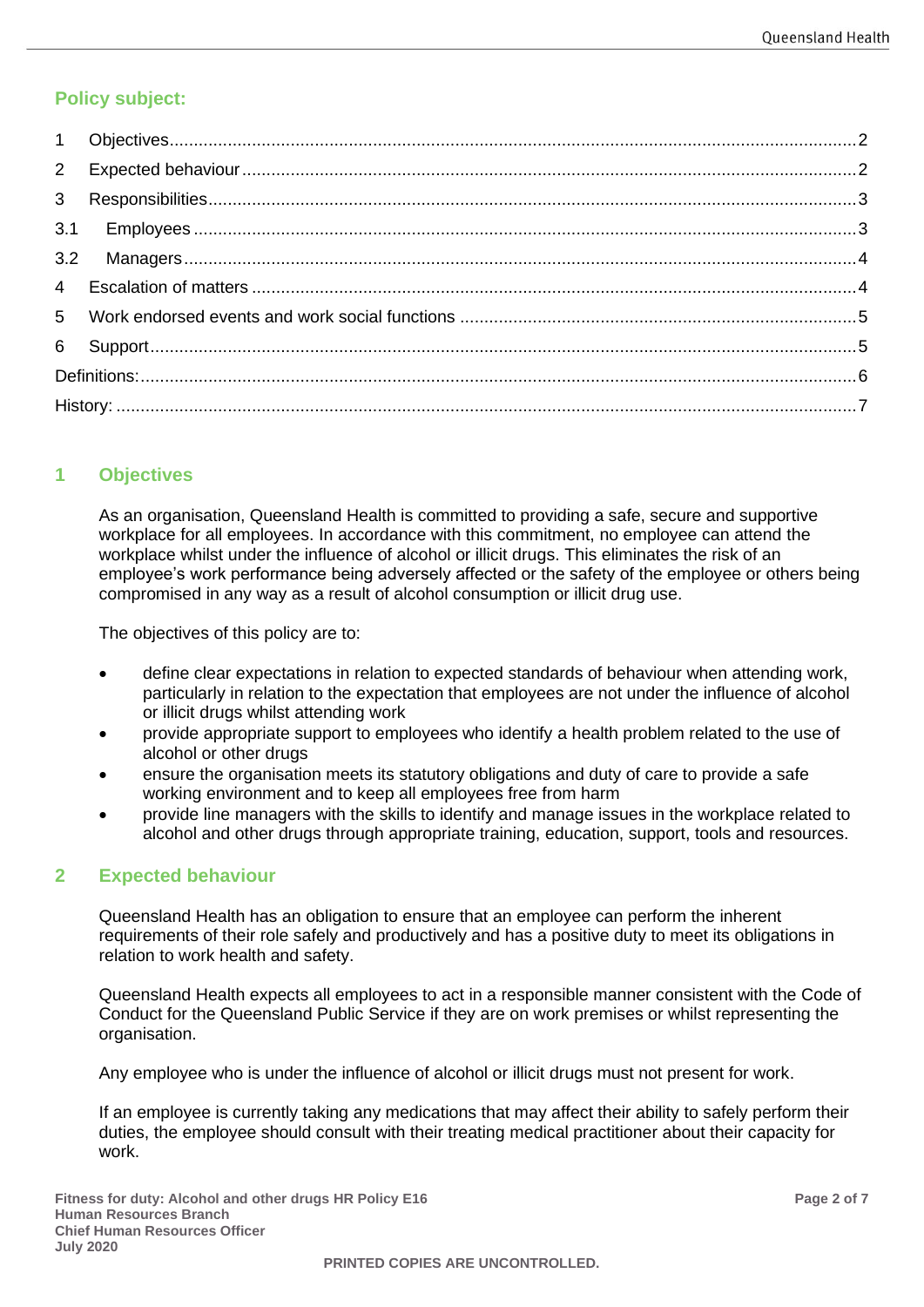#### <span id="page-2-0"></span>**3 Responsibilities**

Everyone in the workplace has a responsibility for maintaining a safe working environment. Under the *Work Health and Safety Act 2011*, Queensland Health has a primary duty of care towards employees and others who may be present at the workplace including contractors, service providers, clients and visitors.

Queensland Health is responsible for:

- providing a safe workplace and safe systems of work to minimise the risk of employees and others in the workplace being exposed to hazards or risks to their health and safety
- providing information, instruction, training and supervision to enable employees to work in a safe manner.

#### <span id="page-2-1"></span>**3.1 Employees**

- All employees have a responsibility to read and understand this policy. Any questions about this policy should be clarified by the employee with their line manager.
- Under work health and safety legislation, employees must take reasonable care for their own health and safety while at work and ensure their acts or omissions do not adversely affect the health and safety of other workers in the workplace.
- Employees must not present for work whilst under the influence of alcohol or illicit drugs, and at all times carry out their duties and responsibilities in a safe manner. This includes the recognition of the potential negative effects and performance impacts associated with a 'hangover' after alcohol use or the 'coming down' effects after the use of other drugs.
- Employees who have been prescribed any medication that may impact on the safety of themselves or others in the workplace and/or affect their work performance are required to inform a manager about the likely potential effects before commencing any duties. The employee is not required to reveal the nature of the condition being treated or the type of medication, only that they are taking medication which has the potential to impact upon safety.
- Employees must behave responsibly when consuming alcohol or prescription medication while attending a work endorsed event, work social function, or when taking prescription medication while attending work. Refer to section 5 of this policy for further information regarding work endorsed events and work social functions.
- Employees should be aware of their own ability to work. They should carry out a selfassessment and inform a manager if they believe they are affected by alcohol or other drugs. This also applies to employees who are performing work from home/telecommuting.
- Registered health practitioners have additional responsibilities in relation to mandatory reporting and must advise the Australian Health Practitioner Regulation Agency (AHPRA) if they have formed a reasonable belief that a registered health practitioner has behaved in a way that constitutes notifiable conduct. Notifiable conduct by registered health practitioners includes practising while intoxicated by alcohol or drugs.
- A registered health practitioner must immediately advise their manager/clinician manager when the status of their professional registration with the registration board or membership of the professional association changes. A change to the status of the health practitioner's registration includes, but is not limited to suspension, conditions, restrictions and undertakings. Refer Health professionals registration - Medical officers, nurses, midwives and other health professionals HR policy B14.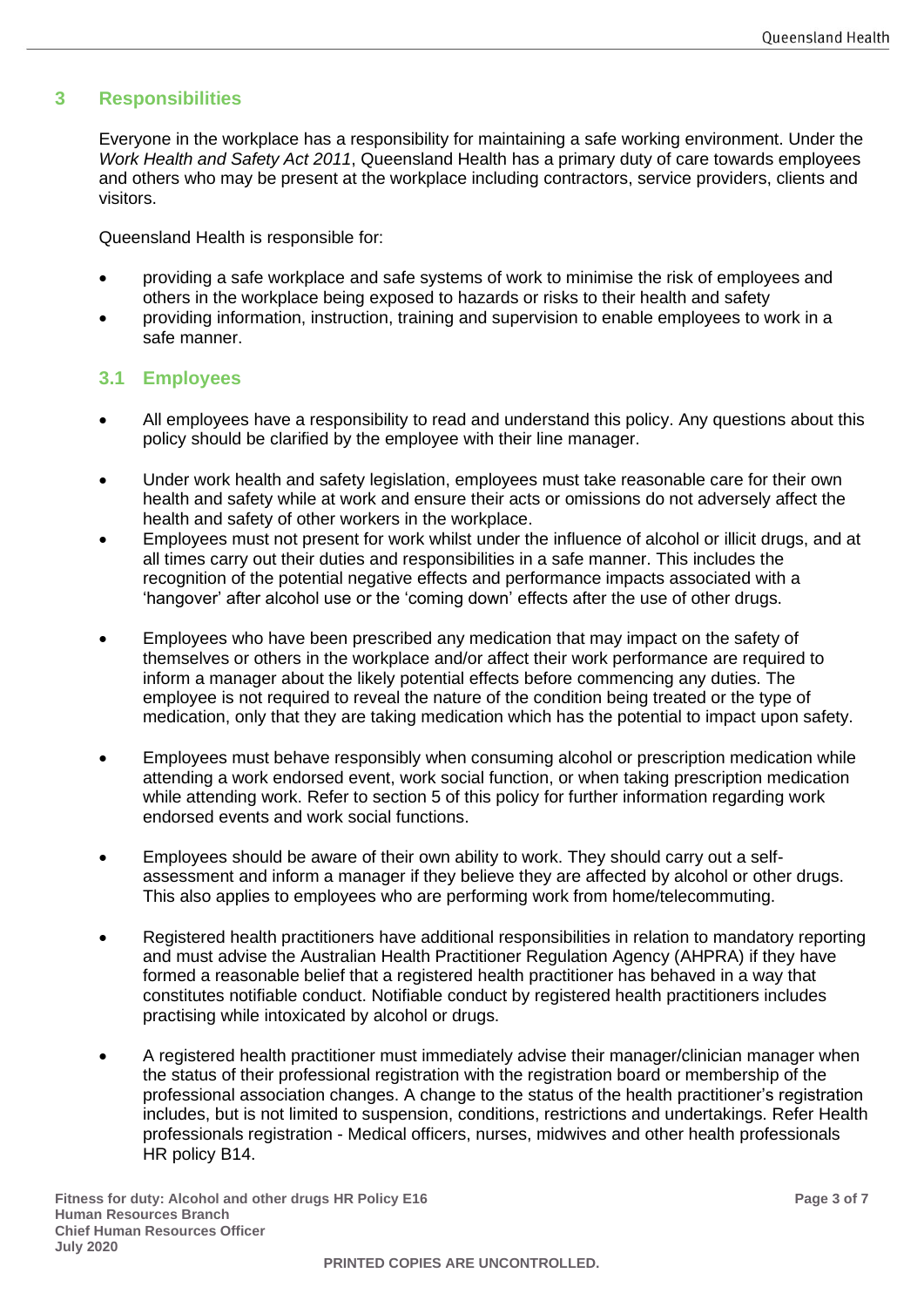#### <span id="page-3-0"></span>**3.2 Managers**

- Managers are employees of Queensland Health and as such have the same personal conduct responsibilities as detailed in section 3.1 of this policy.
- Managers are responsible for proactively managing the work performance and conduct of their employees, and are required to take appropriate action if unacceptable work performance or conduct issues arise, which may include directing an employee to cease work if there is a reasonable concern for their immediate or imminent health or safety, and/or the health and safety of other persons.
- Managers should not assume that physical or cognitive issues are necessarily related to alcohol or other drug use. Other causes may include head injuries, fatigue or a medical condition.
- Where a manager has a concern about an employee's conduct or performance, they should provide the employee with an opportunity to discuss the concerns in a supportive environment.
- A manager may request the employee obtain written confirmation from their treating medical practitioner certifying their ability to work whilst taking medication; however, the manager must not request details regarding the nature of the condition being treated or the type of medication the employee has been prescribed.
- In all instances where an employee's performance, conduct or behaviour suggests that the employee is affected by alcohol or other drugs in the workplace, the manager is to inform their local human resources/occupational health and safety team providing details about the situation/incident and what action has been taken to support the employee.
- Managers have particular responsibilities in relation to mandatory reporting. Managers must inform AHPRA if they have formed a reasonable belief that a registered health practitioner has behaved in a way that constitutes notifiable conduct. Notifiable conduct by registered health practitioners includes practising while intoxicated by alcohol or drugs.

#### <span id="page-3-1"></span>**4 Escalation of matters**

Where an employee's performance, conduct or behaviour suggests the employee is affected by alcohol or other drugs, the relevant manager will undertake an initial assessment based on the employee's work performance.

The manager should consult with their local human resources/occupational health and safety team to discuss options for providing support to the employee and to ensure the most appropriate course of action is taken to address any conduct and/or performance issues in the workplace.

Whilst a manager should ensure an employee is provided with a supportive environment to discuss any conduct or performance concerns, there may be a requirement to consider a formal performance and/or disciplinary process if the matter is unable to be resolved informally.

If an employee attends a workplace and is considered by a manager to be unfit for work, suitable transport will be arranged to the employee's residence or chosen medical facility at the expense of the Department/Hospital and Health Service.

Further information is available to provide support and assistance to managers and employees in the Fitness for duty: Alcohol and other drugs guideline.

If an employee has reason to believe they have not been managed in accordance with this policy, they are able to escalate their concerns in accordance with the Grievance resolution HR Policy E12.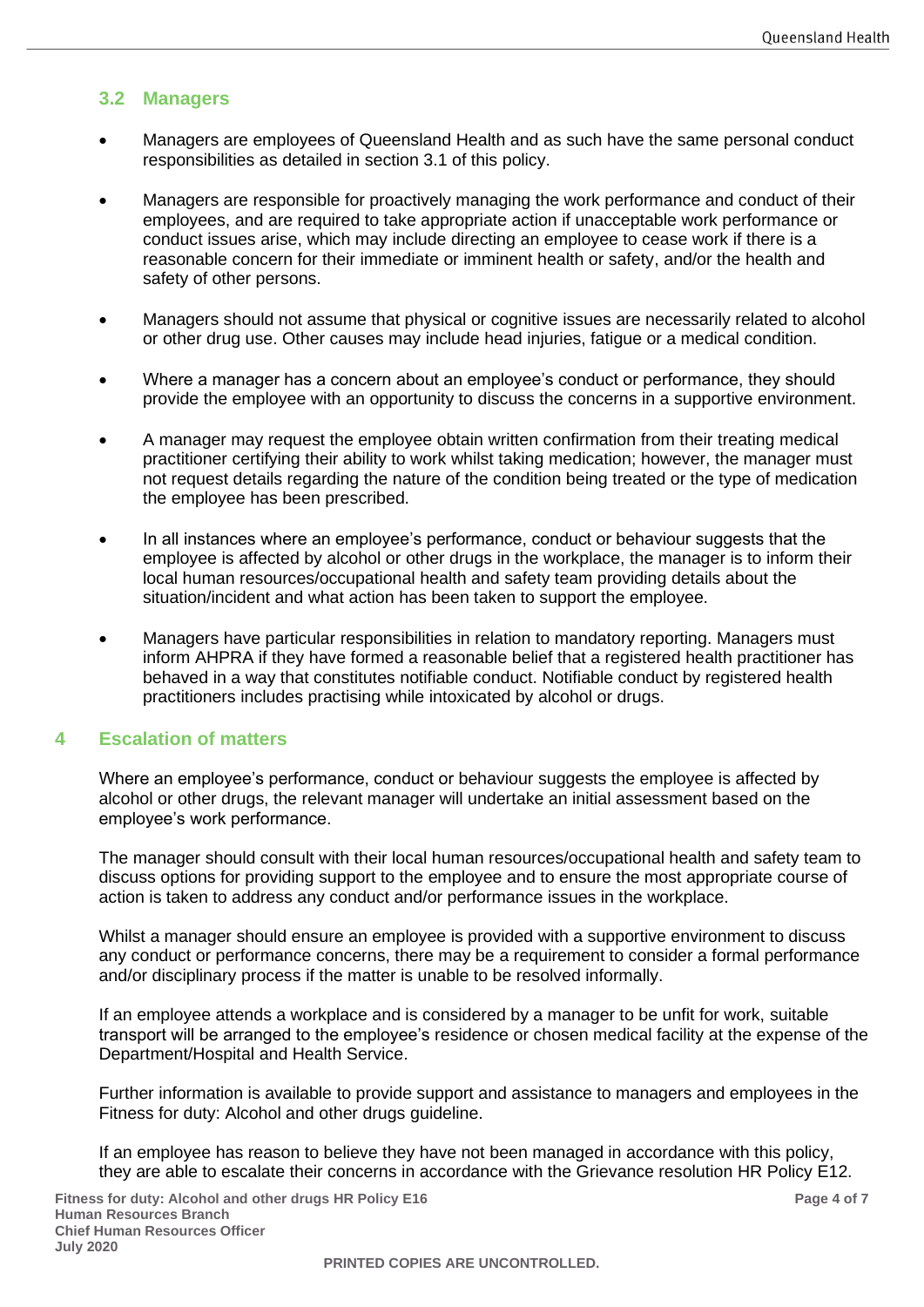### <span id="page-4-0"></span>**5 Work endorsed events and work social functions**

Responsible service of alcohol practices will be observed at all work endorsed events and work social functions. These practices include but are not limited to:

- appropriate serving sizes
- choice of non-alcoholic drinks
- availability of food
- safe transport options.

It is illegal to provide any person under the age of 18 with alcohol, and it is also illegal to provide any person with illicit drugs.

Any employee attending a work endorsed event or work social function where the consumption of alcohol is permitted and the employee chooses to consume alcohol, must abide by the following restrictions:

- Employees must consume alcohol responsibly.
- Employees must not become inebriated.
- Employees must uphold an appropriate standard of behaviour at all times.
- Employees should arrange a safe means of transport to and from such functions when transport has not been provided. This includes not driving while under the influence of alcohol in accordance with policy and road transport laws.

Employees must not attend work endorsed events or work social functions while affected by illicit drugs.

#### <span id="page-4-1"></span>**6 Support**

A range of support options are available to employees and managers.

As a general principle, employees are able to request support from a union representative or support person to accompany them during any discussion with management.

The employee assistance service (EAS) offers a confidential counselling service which is free of charge to all employees for up to six sessions per calendar year. Access to this service is by selfreferral to the relevant provider.

Further information on EAS providers can be accessed on QHEPS at: [https://qheps.health.qld.gov.au/csd/employee-centre/workhealth-safety-wellbeing/employee](https://qheps.health.qld.gov.au/csd/employee-centre/workhealth-safety-wellbeing/employee-assistance-service-providers)[assistance-service-providers.](https://qheps.health.qld.gov.au/csd/employee-centre/workhealth-safety-wellbeing/employee-assistance-service-providers)

Additional support options include:

**General /treating practitioner** For support and treatment options

**Queensland Health resources** [www.health.qld.gov.au/public-health/topics/atod/default.asp](http://www.health.qld.gov.au/public-health/topics/atod/default.asp)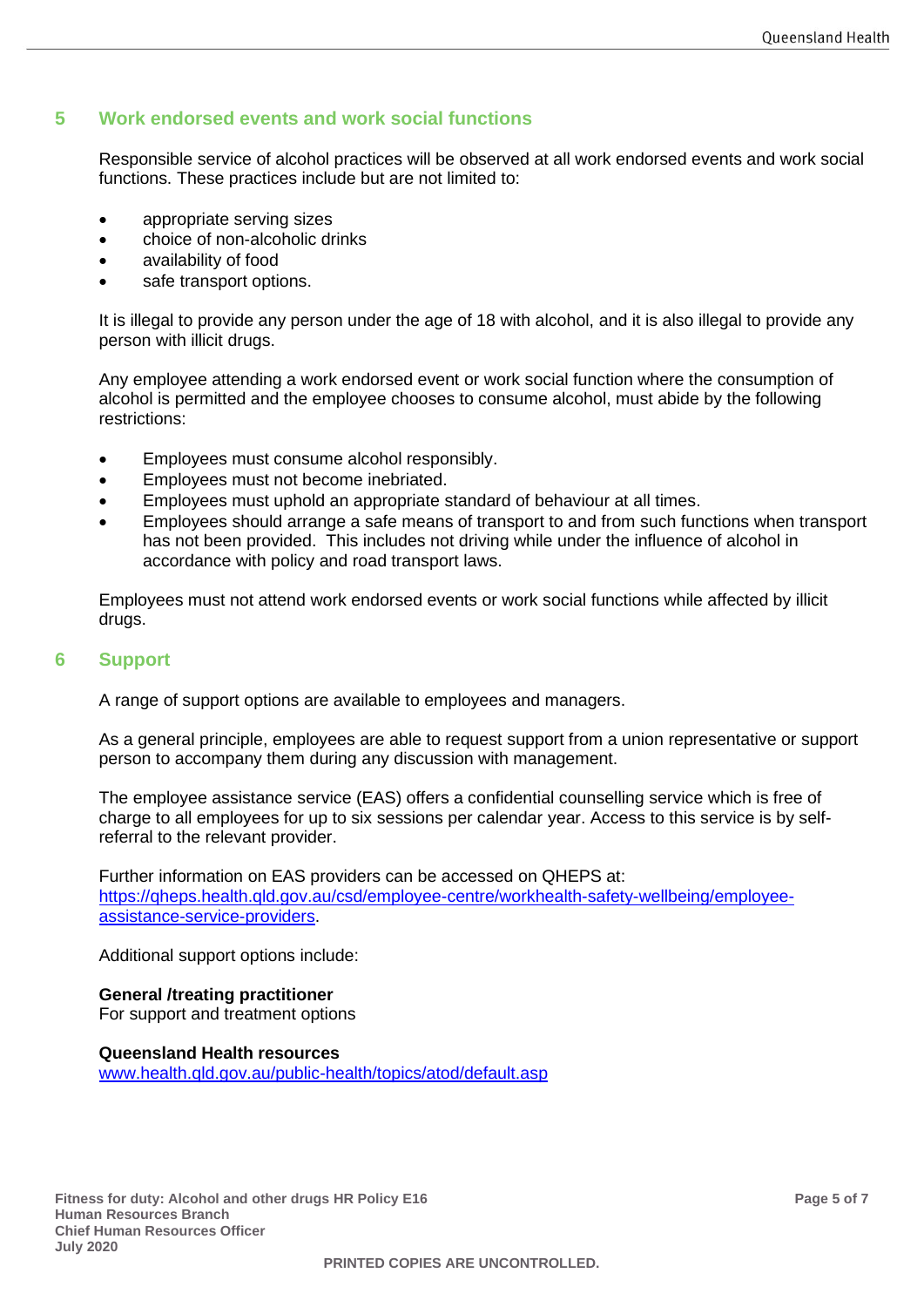#### **Alcohol and Drug Information Service (ADIS)**

Confidential and anonymous 24-hour counselling service 1800 177 833

Other information and resources include:

#### **Australian Drug Foundation (ADF)** [www.adf.org.au](http://www.adf.org.au/)

**Australian Drug Information Network (ADIN)** [www.adin.com.au](http://www.adin.com.au/)

**Family Drug Support Australia** [www.fds.org.au](http://www.fds.org.au/)

# **Substance Abuse and Addiction**

[www.lifeline.org.au](http://www.lifeline.org.au/)

#### <span id="page-5-0"></span>**Definitions:**

| Coming down | Coming down refers to the period after taking a drug when your body<br>is trying to process the substances that have been taken. The duration<br>of a drug comedown, and how bad it is, depend on a number of<br>factors including the type of drug that was taken and the age, sex and<br>tolerance of the person who took it.<br>Each drug has its own unique after effects, and there are likely to be<br>differences in what you feel based on whether you took a stimulant or<br>depressant, with some effects lasting for several days. Nevertheless,<br>there are some similarities between many drugs, such as episodes of<br>feeling flat or depressed and feeling physically exhausted. People<br>experiencing comedowns might feel:<br>shaky<br>headaches<br>nauseous<br>low energy<br>sleep a lot or be unable to sleep<br>loss of appetite. |
|-------------|----------------------------------------------------------------------------------------------------------------------------------------------------------------------------------------------------------------------------------------------------------------------------------------------------------------------------------------------------------------------------------------------------------------------------------------------------------------------------------------------------------------------------------------------------------------------------------------------------------------------------------------------------------------------------------------------------------------------------------------------------------------------------------------------------------------------------------------------------------|
| Drug use    | Drug use refers to consumption of a psychoactive legal or illicit drug or<br>substance whether for recreational or therapeutic purposes.                                                                                                                                                                                                                                                                                                                                                                                                                                                                                                                                                                                                                                                                                                                 |
| Hangover    | A hangover refers to the experience of various unpleasant<br>physiological and psychological effects following consumption of<br>alcohol. The specific effects of a 'hangover' will depend on what and<br>how much was consumed and how your body responded. A hangover<br>is partly the body's reaction to the toxic effects of alcohol and the<br>withdrawal from alcohol. The following day, the effects of a hangover<br>may be experienced, including:<br>headache<br>diarrhoea, vomiting and nausea<br>tiredness and trembling<br>increased heart rate and blood pressure<br>dry mouth and eyes<br>trouble concentrating<br>anxiety<br>restless sleep.                                                                                                                                                                                             |